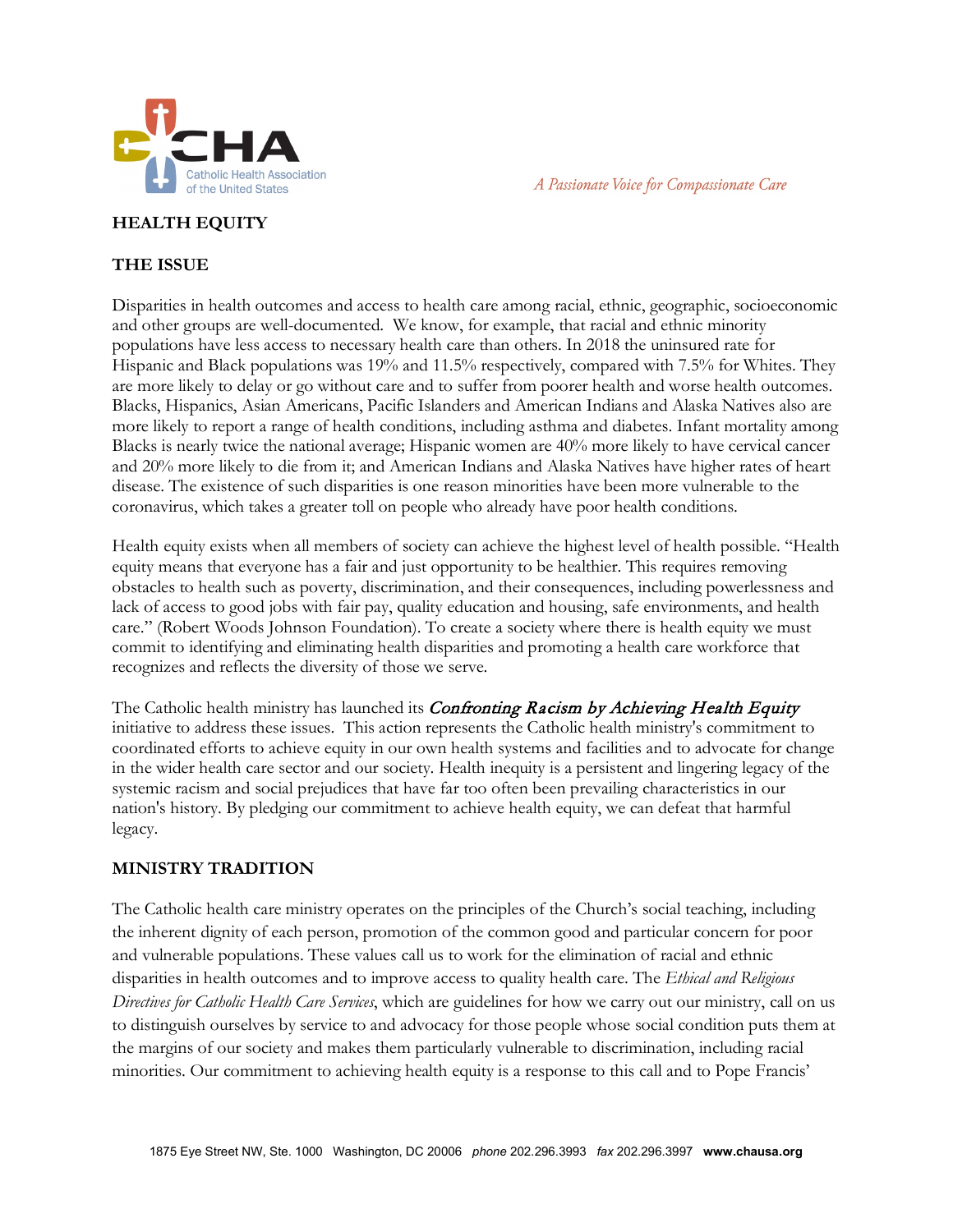exhortation: "We cannot tolerate or turn a blind eye to racism and exclusion in any form and yet claim to defend the sacredness of every human life."

## **CHA'S POSITION AND ACTIVITIES**

Advocating for change to end health disparities and systemic racism is an important element of the *Confronting Racism by Achieving Health Equity* initiative. CHA and its members will leverage our united voices to advocate policies that ensure access to quality health care services for all; end racial and ethnic disparities in health outcomes; promote and improve the delivery of culturally competent care; and increase the diversity of the health care workforce. We will call for changes to policies that shape people's lives education, housing, nutrition, criminal justice reform and the environment - so that everyone in our society may flourish. CHA will work closely with the Administration and Congress, especially the Congressional Minority Caucuses, to support regulatory and legislative action that:

- Immediately addresses and corrects the disparities borne by Black, indigenous and other communities of color in COVID-19 as they relate to testing, treatment, vaccination and mortality
- Bolsters accurate and timely data collection (especially on race and ethnicity) by states and the federal government to help inform health policies
- Targets the root causes of disparities in maternal health for women of color, especially in pregnancyrelated deaths
- Promotes and provides resources for cultural and linguistically appropriate care, including funding for increased language access services and materials
- Incentivizes the education and training pipeline to increase health workforce diversity
- Invests in research at the National Institute for Minority Health and Health Disparities while bolstering funding for the Offices of Minority Health at the U.S. Department of Health and Human Services
- Addresses the social determinants of health such as food insecurity, housing, education and criminal and environmental justice, which disproportionately affect low-income and minority communities
- Directs resources to marginalized and diverse communities like Native American tribes, those residing in U.S. territories and immigrants of any status, all of whom have historically been underfunded and under resourced
- Strengthen anti-racism and anti-bias education across the federal government to encourage racial healing and dismantle systematic racism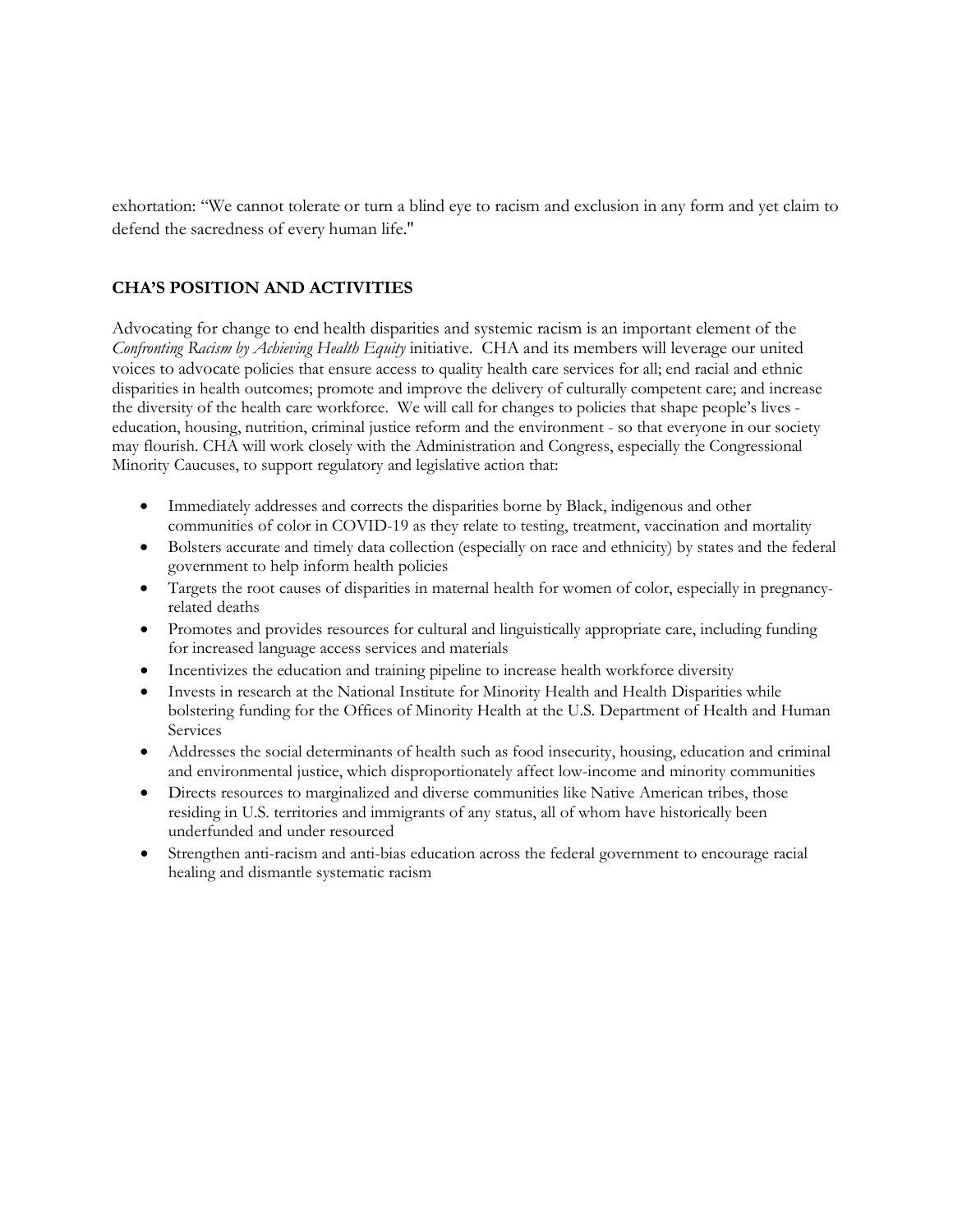| Legislation we Support                                                                                                                                          | Health Equity Impact                                                                                                                                                                                                                                                                                                                                                                                                                          | Status                                |
|-----------------------------------------------------------------------------------------------------------------------------------------------------------------|-----------------------------------------------------------------------------------------------------------------------------------------------------------------------------------------------------------------------------------------------------------------------------------------------------------------------------------------------------------------------------------------------------------------------------------------------|---------------------------------------|
| H.R. 959/ S. 346, Black<br>Maternal Health<br>Momnibus Act of 2021<br>(Rep. Underwood, Rep.<br>Adams/Sen. Booker)                                               | Includes significant measures to address the impact<br>of COVID-19 on pregnant women; improve<br>telehealth; address behavioral health needs, cultural<br>competency, gaps in the perinatal work force and the<br>social determinants of health including the risks of<br>climate change; and bolster the collection of data.                                                                                                                 | Introduced in the<br>House and Senate |
| H.R. 1475 Pursuing<br>Equity in Mental<br>Health Act (Rep.<br>Watson Coleman, Rep.<br>Katko)                                                                    | This is bipartisan legislation that would authorize \$805<br>million in grants and other funding to support<br>research, improve the pipeline of culturally competent<br>providers, build outreach programs that reduce stigma,<br>and develop a training program for providers to<br>effectively manage disparities.                                                                                                                         | Passed the House<br>on $5/12/2021$    |
| H.R. 379: Improving<br>Social Determinants of<br>Health Act of 2021<br>(Rep. Barragan)                                                                          | This legislation would create a new Social<br>Determinants of Health (SDOH) program at the U.S.<br>Centers for Disease Control and Prevention (CDC).<br>Through grants and guidance, this program would<br>empower public health departments and community<br>organizations to lead efforts to build integrated<br>systems that research and address the social factors<br>that negatively impact health in their regions. (Rep.<br>Barragan) | Introduced in the<br>House            |
| H.R. 189/ S. 320: John<br>Lewis NIMHD<br>Research Endowment<br>Revitalization Act of<br>2021 (Rep. Barragan,<br>Rep. Carter, Sen. Sen.<br>Cassidy, Sen. Schatz) | This bill expands eligibility for research endowments<br>available through the National Institute on Minority<br>Health and Health Disparities to include former<br>centers of excellence at health professional schools and<br>biomedical and behavioral research institutions that<br>meet criteria related to the inclusion of<br>underrepresented minority individuals in programs and<br>activities.                                     | Passed the Senate<br>3/10/2021        |
| H.R. 2503/ S. 2986:<br>Social Determinants<br>Accelerator Act of                                                                                                | This bill would create a federal grant program to<br>empower states and local governments to tackle<br>persistent economic and social conditions - like<br>limited access to health care providers, stable housing,                                                                                                                                                                                                                           | Introduced in the<br>House and Senate |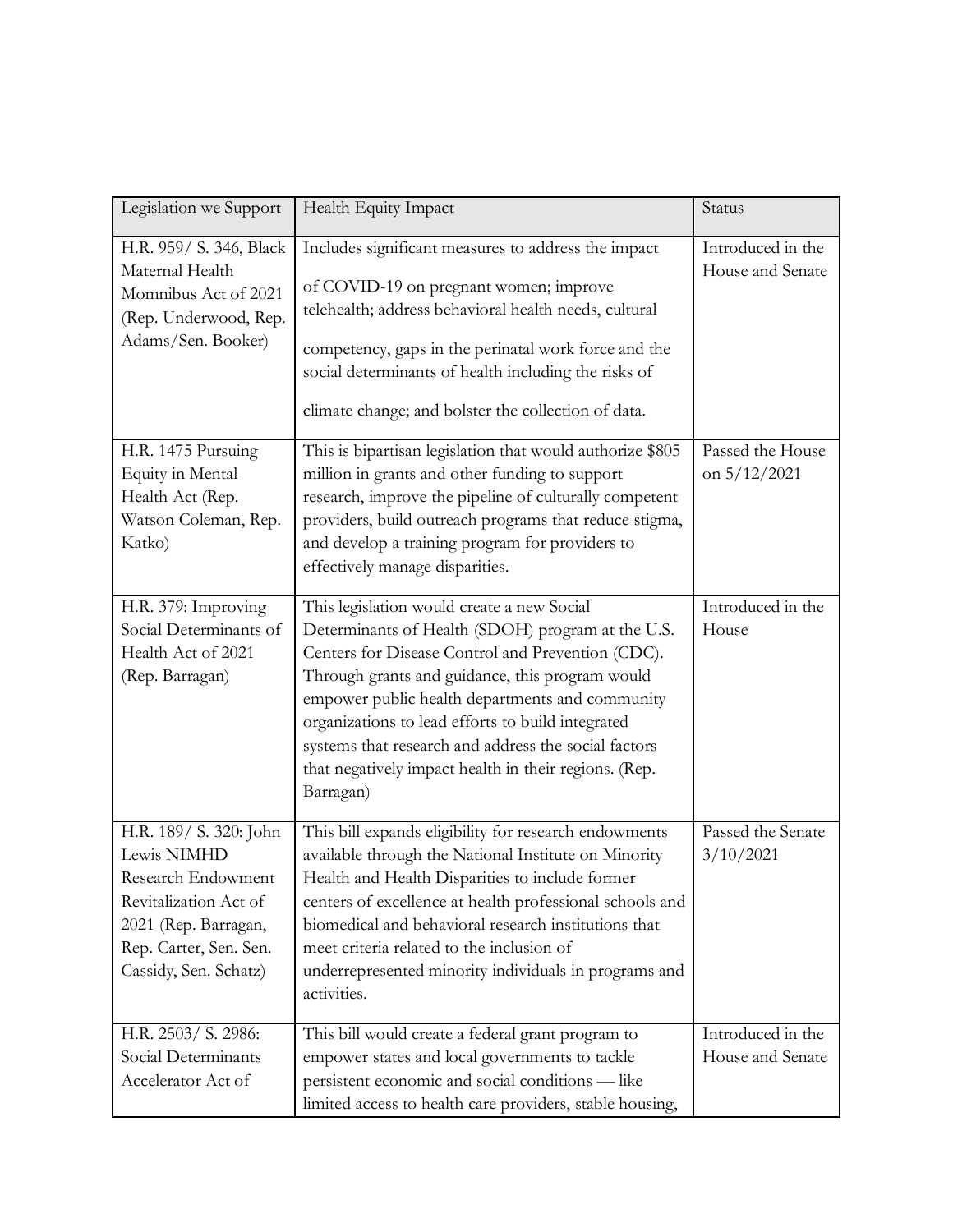| 2021 (Rep. Bustos, Sen.                                                                   | reliable transportation and healthy foods - that often                                                                                                                                                                                                                                                                                                                                                                                                                                                                                                                                                                                                                                                                                                                                                             |                                       |
|-------------------------------------------------------------------------------------------|--------------------------------------------------------------------------------------------------------------------------------------------------------------------------------------------------------------------------------------------------------------------------------------------------------------------------------------------------------------------------------------------------------------------------------------------------------------------------------------------------------------------------------------------------------------------------------------------------------------------------------------------------------------------------------------------------------------------------------------------------------------------------------------------------------------------|---------------------------------------|
| Young)                                                                                    | hinder health outcomes.                                                                                                                                                                                                                                                                                                                                                                                                                                                                                                                                                                                                                                                                                                                                                                                            |                                       |
| H.R. 1660/ S. 3149:<br>HEAL for Immigrant<br>Families Act of 2021                         | This bill ensures critical access to Medicaid and the<br>Children's Health Insurance Program (CHIP) by lifting<br>the current five-year period that lawfully present<br>immigrants — including kids — are required to wait<br>before being able to enroll in these health care<br>programs. The bill also provides access to public and<br>affordable health coverage for DACA recipients.<br>Additionally, the legislation removes the current<br>restrictions that prevent undocumented immigrants<br>from purchasing care through the Affordable Care Act<br>(ACA) marketplace while ensuring these individuals<br>are able to obtain premium-tax credits and cost-<br>sharing reductions.                                                                                                                      | Introduced in the<br>House and Senate |
| S. 162/ H.R. 666, Anti-<br>Racism in Public<br>Health Act (Sen.<br>Warren, Rep. Pressley) | This bill establishes within the Centers for Disease<br>Control and Prevention (CDC) a National Center on<br>Antiracism and Health and a law enforcement violence<br>prevention program. Among other activities, the new<br>center must declare racism a public health crisis, collect<br>and analyze data, and administer research and grant<br>programs to address racism and its impact on health<br>and well-being. Additionally, the bill specifically directs<br>the CDC's National Center for Injury Prevention and<br>Control, in coordination with the Department of<br>Justice and other relevant stakeholders, to carry out the<br>law enforcement violence prevention program by<br>conducting research and supporting other activities<br>pertaining to law enforcement violence and public<br>health | Introduced in the<br>House and Senate |
| H.R. 4449: Pathways to<br><b>Health Careers Act</b><br>(Rep. Davis)                       | The Health Profession Opportunity Grant (HPOG)<br>program has successfully provided pathways to well-<br>paying, in-demand jobs in the health care industry for<br>workers in all 50 states, tribal communities,<br>Washington DC, and all five U.S. territories, this<br>omnibus legislation put even more people back to                                                                                                                                                                                                                                                                                                                                                                                                                                                                                         | Introduced in the<br>House            |